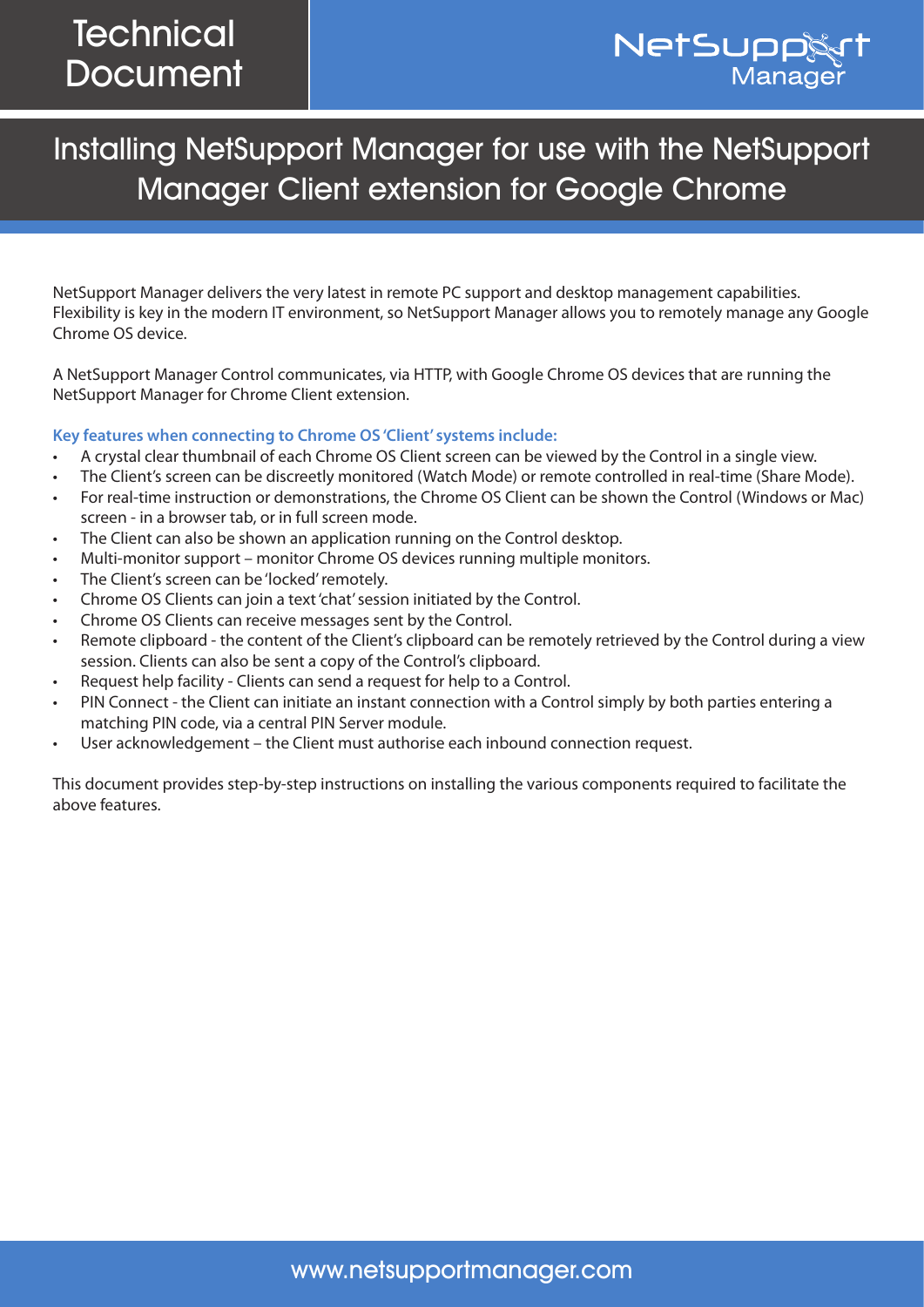

#### **Planning an installation**

For a NetSupport Manager Control to be able to connect and interact with Client Chrome OS devices, NetSupport's unique NetSupport Connectivity Server/Gateway module must be installed on a Windows Server; the NetSupport Manager Control must be installed on the technician's computer, and the NetSupport Manager Chrome Client extension installed onto each Chrome device.

#### **Installing the NetSupport Connectivity Server**

The NetSupport Connectivity Server or 'Gateway' is designed to broker connections between the NetSupport Manager Control application used by technicians and the NetSupport Manager Client extension for Google Chrome. It must, therefore, have a static IP address and be accessible at all times by the Control application and Client extension across the network.

- 1. Run the NetSupport Manager installer.
- 2. In the License Information dialog, enter the licence details provided to you separately or choose **30 day evaluation**. Click **Next**.

| important.                    | If you have a license, please enter the details here. CapItalS and spaces are |
|-------------------------------|-------------------------------------------------------------------------------|
| 30 day evaluation<br>Register | Use <ctrl> V to paste License<br/>details</ctrl>                              |
| Licensee Name:                |                                                                               |
| Serial Number:                |                                                                               |
| Maximum Clients:              |                                                                               |
| <b>Expiry Date:</b>           |                                                                               |
| Authorisation Code:           |                                                                               |

3. Select **Custom** on the Setup Type dialog and click **Next**. In the Custom Setup dialog, choose the **Gateway** option.



# www.netsupportmanager.com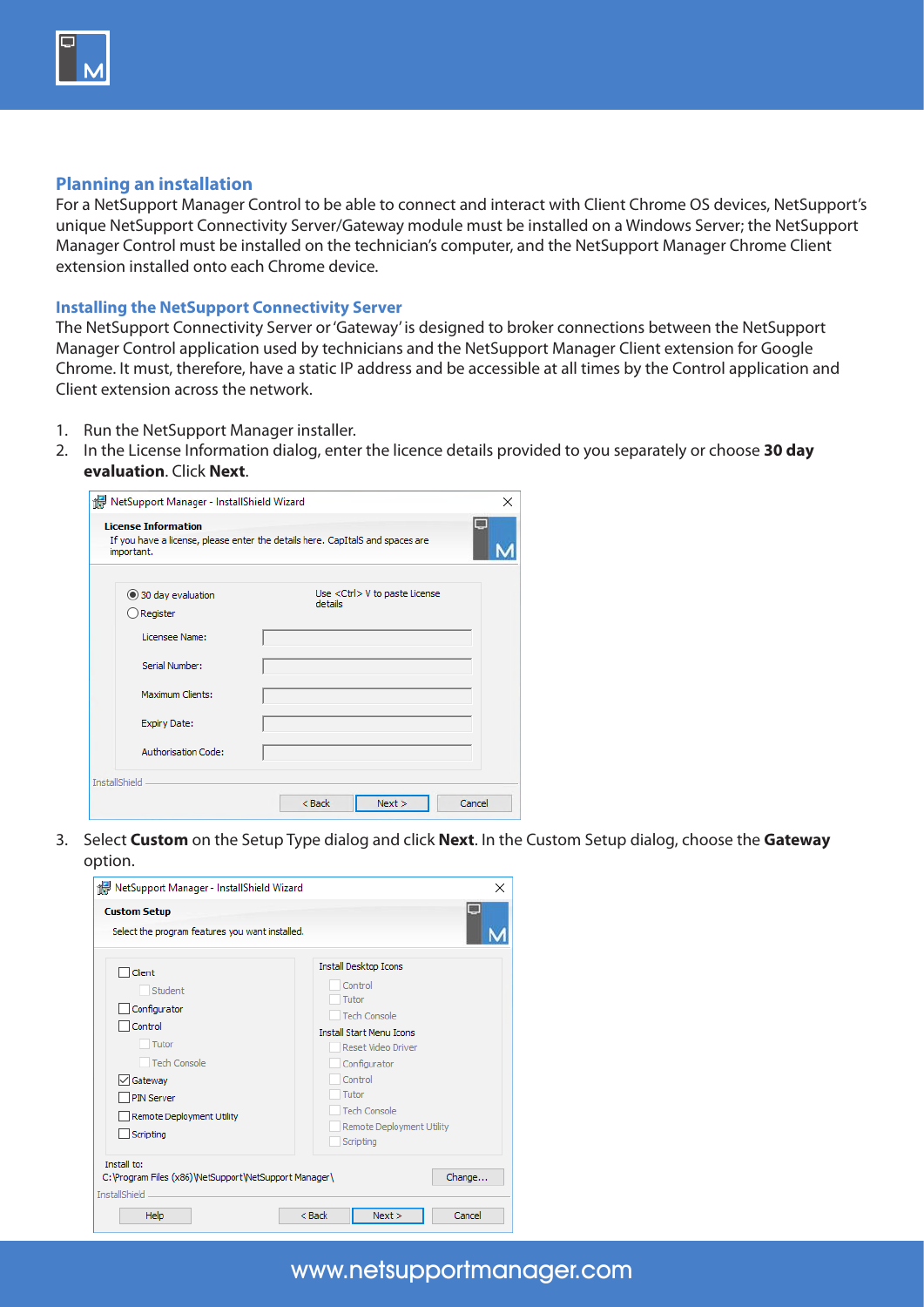

**Optional**: NetSupport Manager also offers a unique customer service based connection module, PIN Connect, enabling a technician to instantly locate any NetSupport user anywhere across the enterprise, simply by both parties entering a matching PIN code, via a central PIN Server module. The PIN Server module can run alongside the Gateway and is included as standard with NetSupport Manager. For instant and secure access to any NetSupport Client device, we recommend installing this option. The PIN Server details are configured in the NetSupport Control Configuration option once installed.

- 4. Click **Next** and then click **Install**.
- 5. At the end of the installation, the NetSupport Connectivity Server Configuration Utility will be launched.

| Description               | Creation Date            |
|---------------------------|--------------------------|
| NetSupport Chrome Clients | Tue Sep 17 15:40:15 2013 |
| Add<br>Delete             |                          |
|                           |                          |

- 6. On the Keys tab, select **Add** to create a new Gateway/Connectivity Server key.
- 7. In the Add Connectivity Server Key dialog enter a description (for example, NetSupport Chrome Clients) and a Connectivity Server key (the same key will also need to be entered when you configure the NetSupport Manager Control and Chrome Client). Click **Set**.

| Add Connectivity Server Key                                                                                                             |              |
|-----------------------------------------------------------------------------------------------------------------------------------------|--------------|
| Please enter a description and a Connectivity Server<br>Key. The Connectivity Server Key must be the same at<br>the Client and Control. | OK<br>Cancel |
| Description:                                                                                                                            |              |
| Connectivity Server Key:                                                                                                                | Set.         |

8. Click **OK** to return to the Keys tab and click **Apply** to complete the setup of the Gateway/Connectivity Server.

www.netsupportmanager.com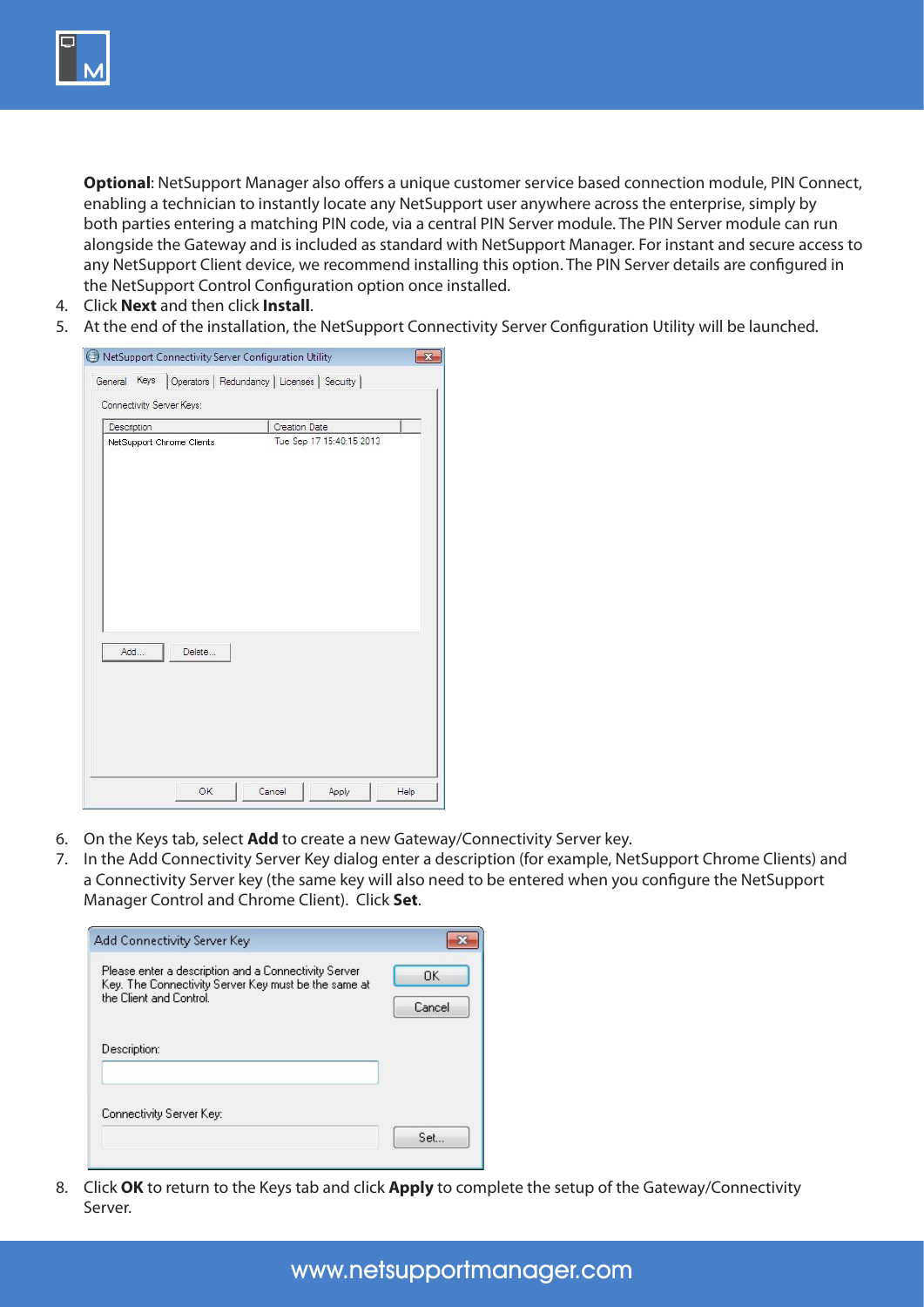

The NetSupport Connectivity Server Console can be used to check the status of the Server and to see details of which Clients are currently connected. This can be accessed by right clicking the **NetSupport Connectivity Console** icon in the taskbar and clicking **Open**.

| NetSupport Connectivity Server Console<br>File Help |                                                               |                                                        |         |                            | $\begin{array}{c c c c c c} \hline \multicolumn{3}{c }{\mathbf{C}} & \multicolumn{3}{c }{\mathbf{D}} & \multicolumn{3}{c }{\mathbf{X}} \\\hline \multicolumn{3}{c }{\mathbf{C}} & \multicolumn{3}{c }{\mathbf{D}} & \multicolumn{3}{c }{\mathbf{S}} \end{array}$ |
|-----------------------------------------------------|---------------------------------------------------------------|--------------------------------------------------------|---------|----------------------------|------------------------------------------------------------------------------------------------------------------------------------------------------------------------------------------------------------------------------------------------------------------|
| ⊕                                                   | 2 Client(s) connected (0 Web Clients)<br>0 Agent(s) connected |                                                        |         |                            | (Web Clients: 0) Max. Clients: 100<br>Max. Agents: 0                                                                                                                                                                                                             |
| Features<br>Æ                                       |                                                               | Clients   Active Sessions   * Services                 |         |                            |                                                                                                                                                                                                                                                                  |
| Client                                              | IP Address                                                    | <b>MAC Address</b>                                     | Channel | <b>External IP</b>         | Security Key #                                                                                                                                                                                                                                                   |
| $\mathbf{Q}$ Chrome 1<br>Q<br>Chrome 2              |                                                               | >10.20.1.165 88AE1D829B51<br>>10.20.1.174 206A8A105A60 |         | 10.20.1.165<br>10.20.1.174 | 9R) bjgaF4KgJufvSi1l) wAA<br>9R) bjgaF4KgJufvSi1l) wAA                                                                                                                                                                                                           |
|                                                     |                                                               |                                                        |         |                            | OK                                                                                                                                                                                                                                                               |

Make a note of the following information, as you will need this when configuring both the NetSupport Manager Client extension for Google Chrome and the NetSupport Manager Control application.

NetSupport Connectivity Server details:

| IP address:              |  |
|--------------------------|--|
| Port number:             |  |
| Connectivity Server key: |  |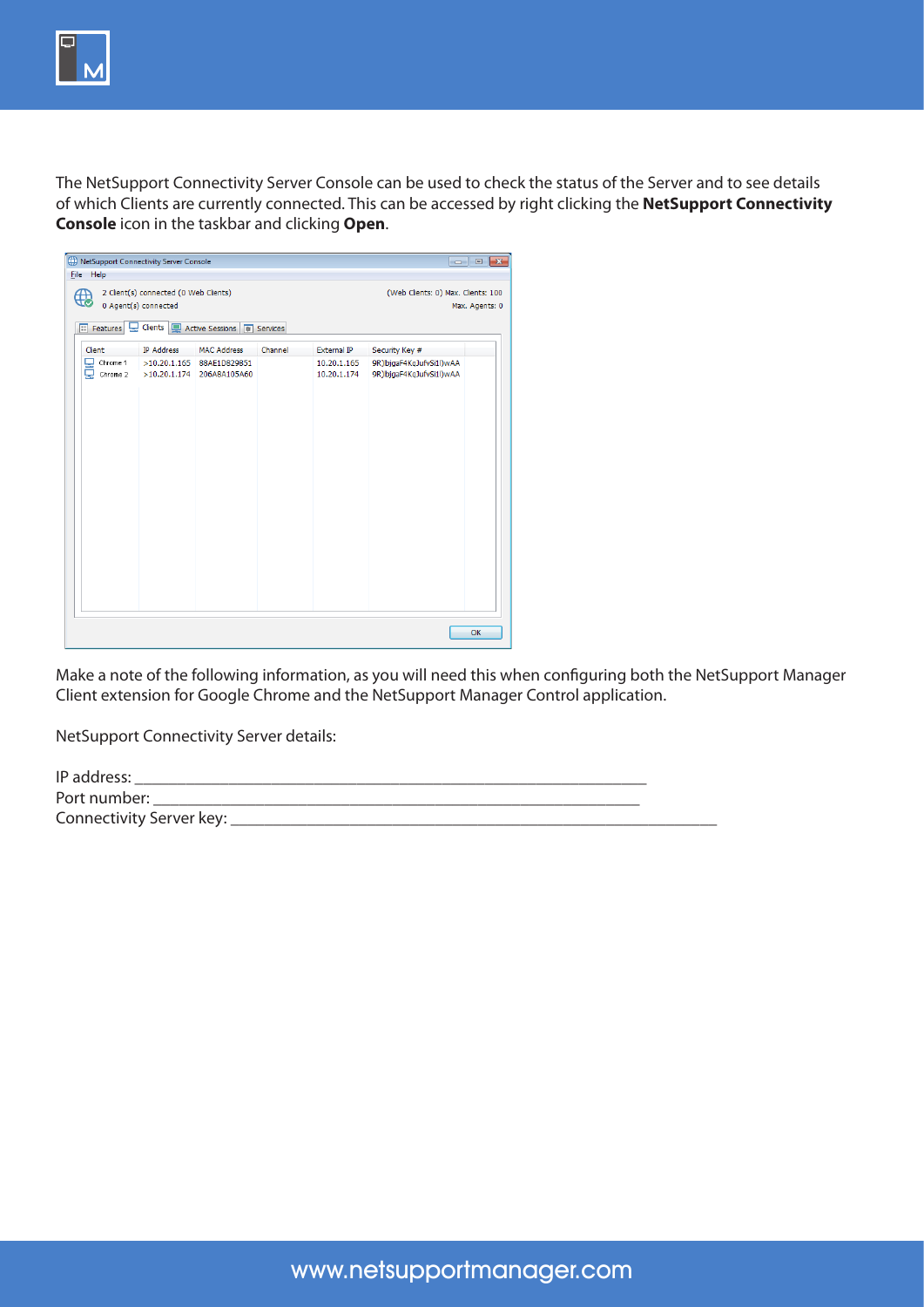

The NetSupport Manager Client extension for Google Chrome must be installed on the Chrome OS devices and configured to connect to the NetSupport Connectivity Server/Gateway (covered earlier in this document) so that they can be remotely managed.

Visit the Google Chrome Web Store for the NetSupport Manager Client extension for Google Chrome and on the Extensions details page, click the **Add to Chrome** button.

**Configuring the NetSupport Manager Client to connect to the Connectivity Server/Gateway**

Once installed, the NetSupport Manager Client extension for Google Chrome will need to be configured as follows:

1. On the Chrome device, enter the URL chrome://extensions to access the Extensions configuration page.



2. Locate the NetSupport Manager Client extension and click **Details**. Click **next to Extension options.** Or

Right click the **NetSupport Manager** icon on the top right of the screen and click **Options**.

3. Click **Client Settings** and enter the Gateway address and Gateway port of the NetSupport Connectivity Server (Gateway).

**Optional:** If using NetSupport's PIN Connect facility, enter the PIN Server address and port.

| <b>NetSupport Manager &gt; Options</b>                       |  |             |
|--------------------------------------------------------------|--|-------------|
| <b>General Settings - Client Settings - Student Settings</b> |  |             |
|                                                              |  |             |
| <b>Gateway Address:</b>                                      |  |             |
| <b>Please Enter The Gateway Address</b>                      |  |             |
|                                                              |  |             |
| Gateway Port: 443                                            |  |             |
| Please Enter The Port Number Of The Gateway                  |  |             |
| <b>Pin Server Address:</b>                                   |  |             |
| <b>Please Enter The Pin Server Address</b>                   |  |             |
|                                                              |  |             |
| <b>Pin Server Port:</b>                                      |  |             |
| Please Enter The Port Number Of The Pin Server               |  |             |
|                                                              |  |             |
|                                                              |  | <b>Save</b> |
|                                                              |  |             |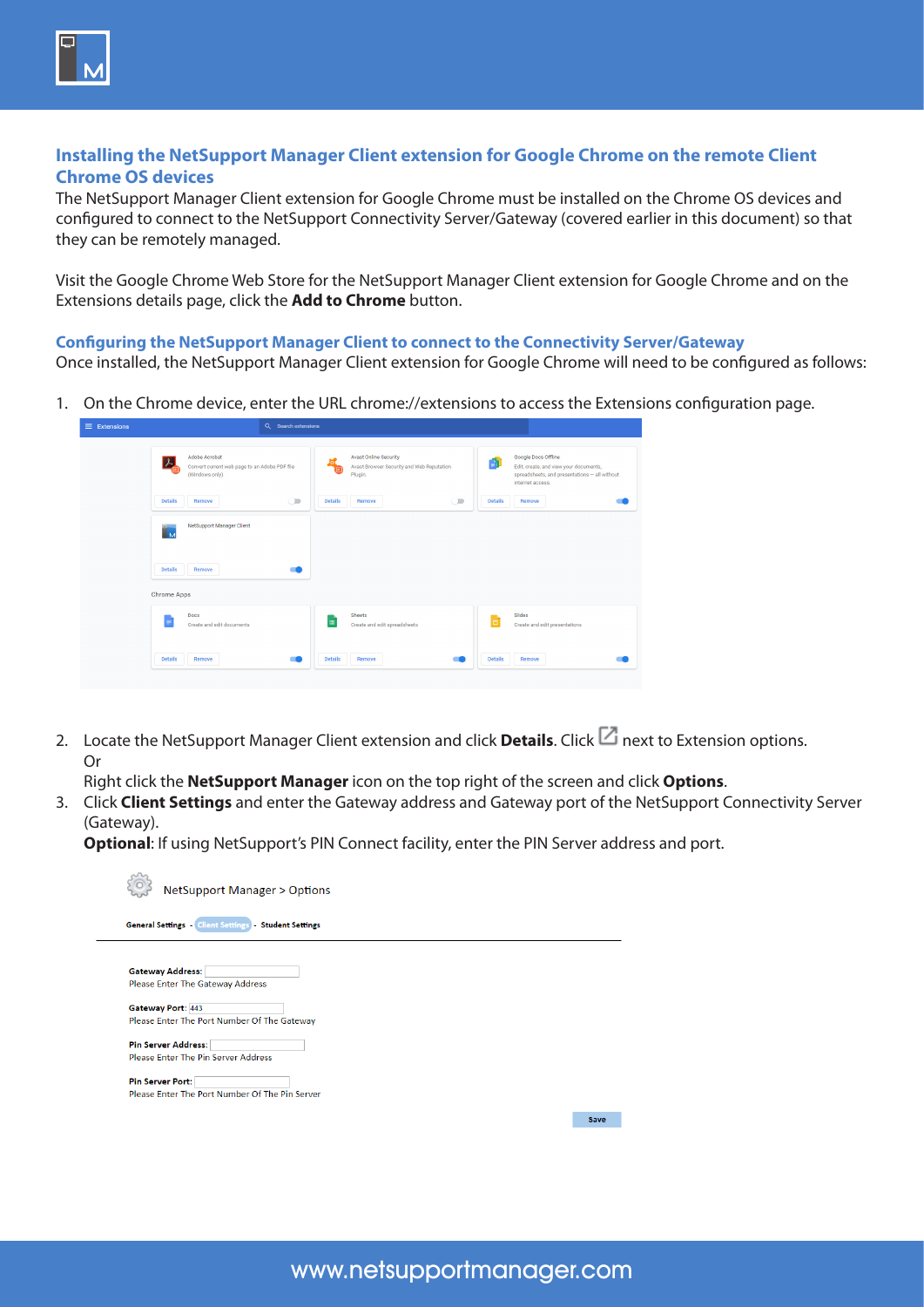

4. Click **Save** when finished to complete the setup of the NetSupport Manager Client extension for Google Chrome.

**Note**: *You can also deploy the Client extension via the Google Management Console.* 

### **Installing the NetSupport Manager Control**

The NetSupport Manager Control application is used by the technician to communicate with the remote Chrome Client devices. The Control can be installed on Windows, Mac, tablet or smartphone (Apple and Android) devices and configured to connect to the previously installed NetSupport Connectivity Server/Gateway.

For more information about the NetSupport Manager Mobile Control for iOS and Android, please visit *[www.netsupportmanager.com/mobile.asp](http://www.netsupportmanager.com/mobile.asp)*

- 1. Run the NetSupport Manager installer.
- 2. In the License Information dialog, enter the licence details provided to you separately or choose **30 day evaluation**. Click **Next**.

| important.                    | If you have a license, please enter the details here. CapItalS and spaces are |  |
|-------------------------------|-------------------------------------------------------------------------------|--|
| 30 day evaluation<br>Register | Use <ctrl> V to paste License<br/>details</ctrl>                              |  |
| Licensee Name:                |                                                                               |  |
| Serial Number:                |                                                                               |  |
| Maximum Clients:              |                                                                               |  |
| <b>Expiry Date:</b>           |                                                                               |  |
| Authorisation Code:           |                                                                               |  |

3. Select **Custom** on the Setup Type dialog and click **Next**. In the Custom Setup dialog, select the **Control** option.



4. Click **Next** and then click **Install**.